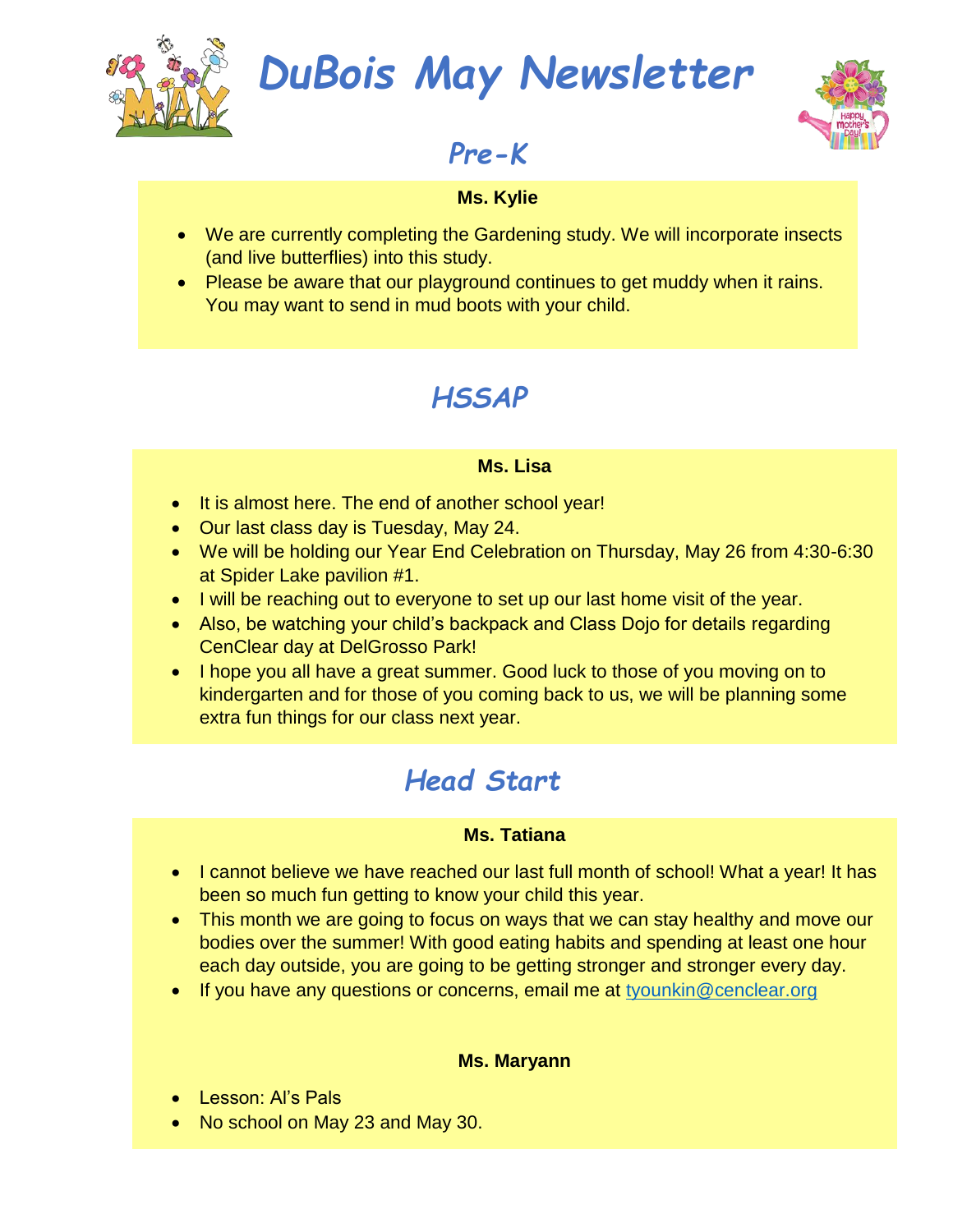#### **Ms. Emily**

- We are continuing with our Recycling Study.
- Our students are learning all about how recycling works and how we can reuse everyday objects in a different way.
- Think about ways to recycle in your own home.

#### **Ms. Stephanie**

- We will be finishing our study on Reduce, Reuse and Recycle.
- Please make sure that you are cleaning your child's backpacks out daily.
- Please remember to be filling out your volunteer hours and the reading challenge.

#### **Ms. Kathi**

- We completed the Pets Study and will spend about three weeks on the Gardening Study before "Getting Ready for Kindergarten". While the last study references kindergarten, the focus is on transitioning- whether it is to a new school or returning to this one.
- Please share your opinion regarding our Year End Celebration when I send information home.
- After classes end, in addition to the Year End Celebration, I will be completing one home visit with each family. I will be contacting you soon to schedule that.

#### **Miss Brandi**

- During the month of May, we will finish our Study of Reduce, Reuse and Recycle and move on to the Study of Water.
- We need to complete Parent Teacher Conference #2 as soon as possible. If you have not completed yours, please contact Miss Brandi immediately.
- Miss Brandi will be completing End of Year home visits for the week of June 6- 10. Please schedule your visit.



## *Early Head Start and Family Center*

- **Family Connection is May 6 at 10:30 am here at the DuBois Center.**
- **May 27 will be at the City Park at 10:30 am.**
- We are going to be doing some work in the garden plot behind the school. If anyone would like to help, please let your Home Visitor know. We will pick a day when we can get the most help.